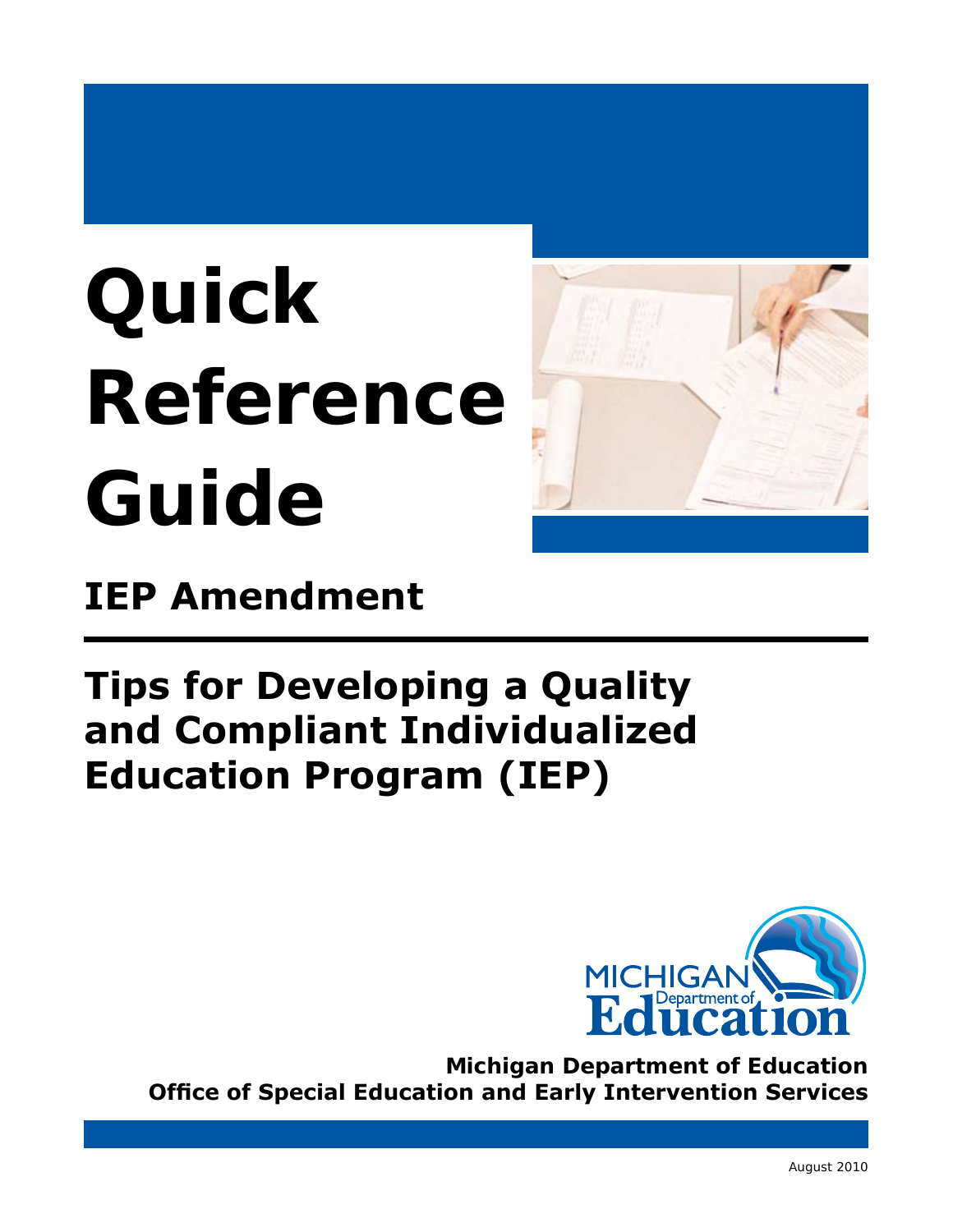**The purpose of the Individualized Education Program (IEP) Amendment is to make changes to a student's IEP during the time it is in effect. The parent of the student with a disability and the district may agree not to convene an IEP team meeting for the purposes of making changes, and instead may develop a written document to amend or modify the current IEP. [§ 300.324(a)(4)]**

**Note: An amendment does not replace the requirement to hold an annual IEP. [§ 300.320(a)]**

**When substantial or comprehensive changes need to be made to a student's IEP, it is recommended that an IEP team meeting be convened to develop a new IEP.**

| <b>Student</b> | Last: | First: | M: | Birth Date: | UIC: |  |
|----------------|-------|--------|----|-------------|------|--|
| <b>Dates</b>   | IEP:  |        |    | Amendment:  |      |  |

*Student Information:* Fill in the student name, date of birth, and Unique Identification Code (UIC). No further demographic information is needed since an amendment is to make changes to an IEP during the year it is in effect. The IEP date on the amendment is to match the date of the district's offer of a free appropriate public education (FAPE) for the IEP being amended. The amendment date is to be documented as the date of the provision of Notice provided for the IEP amendment.

|                                 | <b>PARTICIPANTS IN AGREEMENT</b> |  |
|---------------------------------|----------------------------------|--|
| Paren'                          |                                  |  |
|                                 |                                  |  |
| <b>District Representative:</b> |                                  |  |

*Participants in Agreement:* The parent of the student with a disability and the district may agree not to convene an IEP team meeting for the purposes of making changes, and instead may develop a written document to amend or modify the current IEP. This section documents parent and district agreement for an IEP amendment. **[§ 300.324]** 

| <b>PURPOSE</b>                                                                                    |  |
|---------------------------------------------------------------------------------------------------|--|
| The purpose of this IEP amendment is to add, remove, or modify content in (check all that apply): |  |
| Section 1: Demographic Information.                                                               |  |
| □ Section 2: Present Level of Academic Achievement and Functional Performance.                    |  |
| Section 3: Secondary Transition Services.                                                         |  |
| Section 4: Goals and Objectives/Benchmarks.                                                       |  |
| Section 5: Supplementary Aids and Services.                                                       |  |
| Section 6: Assessment.                                                                            |  |
| Section 7: Special Education Services and Programs.                                               |  |
| $\Box$ Other:                                                                                     |  |

*Purpose:* Identify the section of the IEP that will be modified or adjusted.

#### **Checklist**

- $\Box$  Completed the student information section.
- $\Box$  Identified the purpose of the meeting, including identification of each area of the IEP being modified.
- $\Box$  Completed the Participants in Agreement section.
- $\Box$  For each section identified under the Purpose, corresponding information is provided on the amendment for that section (Sections  $1-7$ ).

 $\Box$  Provided Notice to the parent.

#### **IEP Amendment 1**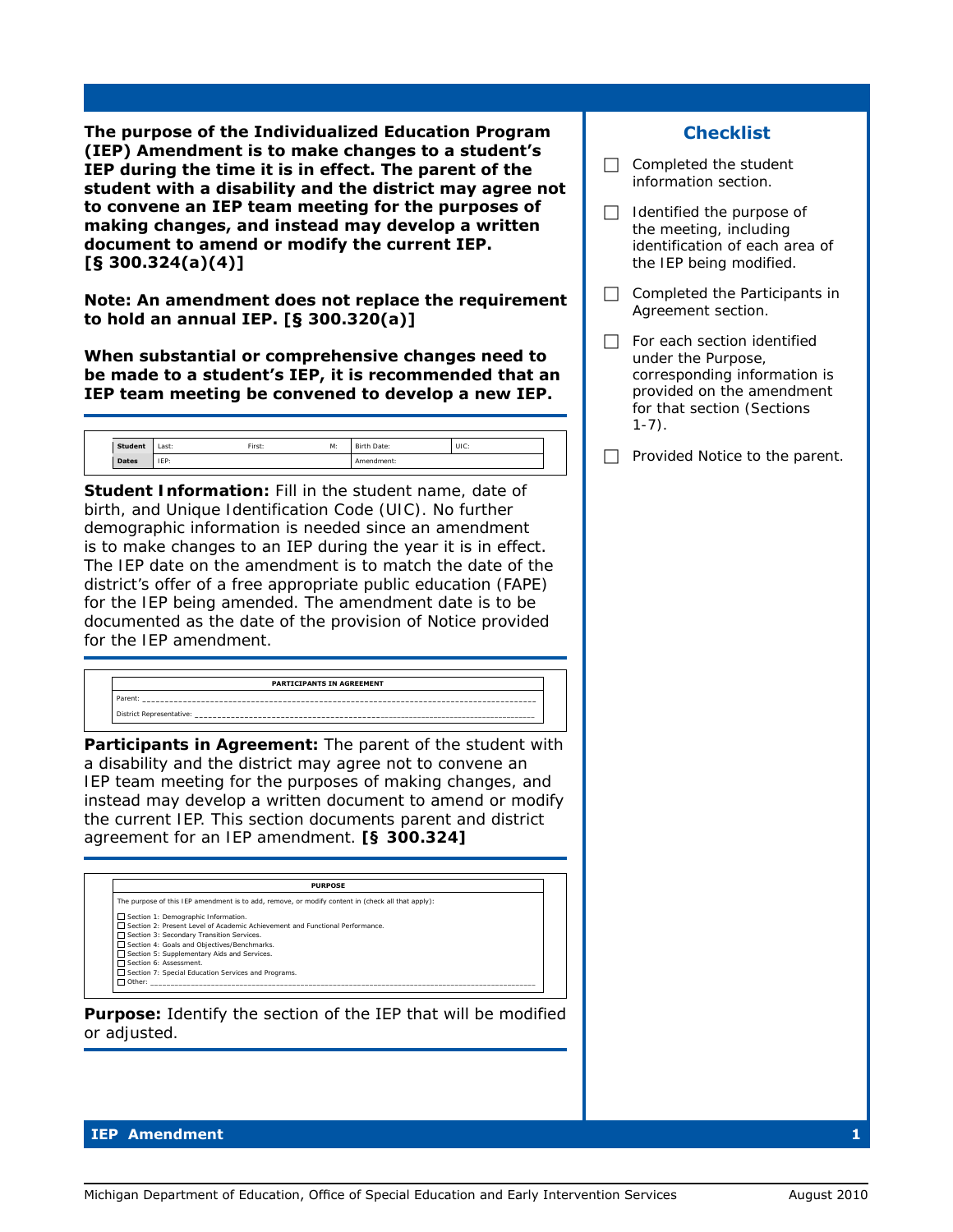*Changes to Section 1:* **Demographic Information** The following modifications are being made to Demographic Information: \_\_\_\_\_\_\_\_\_\_\_\_\_\_\_\_\_\_\_\_\_\_\_\_\_\_\_\_\_\_\_\_\_\_\_\_\_\_\_\_\_\_\_\_ \_\_\_\_\_\_\_\_\_\_\_\_\_\_\_\_\_\_\_\_\_\_\_\_\_\_\_\_\_\_\_\_\_\_\_\_\_\_\_\_\_\_\_\_\_\_\_\_\_\_\_\_\_\_\_\_\_\_\_\_\_\_\_\_\_\_\_\_\_\_\_\_\_\_\_\_\_\_\_\_\_\_\_\_\_\_\_\_\_\_\_\_\_\_\_\_\_\_\_\_\_\_\_ \_\_\_\_\_\_\_\_\_\_\_\_\_\_\_\_\_\_\_\_\_\_\_\_\_\_\_\_\_\_\_\_\_\_\_\_\_\_\_\_\_\_\_\_\_\_\_\_\_\_\_\_\_\_\_\_\_\_\_\_\_\_\_\_\_\_\_\_\_\_\_\_\_\_\_\_\_\_\_\_\_\_\_\_\_\_\_\_\_\_\_\_\_\_\_\_\_\_\_\_\_\_\_  $\_$  , and the set of the set of the set of the set of the set of the set of the set of the set of the set of the set of the set of the set of the set of the set of the set of the set of the set of the set of the set of th

*Changes to Section 1*—*Demographic Information:*  Use the space provided to identify essential changes being made to the Demographic Information Section of the IEP being amended. See *Quick Reference Guide Section 1: Demographic Information* for additional information regarding content requirements for this section.



*Changes to Section 2*—*Present Level of Academic Achievement and Functional Performance:* Use the space provided to identify any changes being made to the Present Level Section of the IEP being amended. Typically, changes in the present level impact and drive changes to another section of the IEP as well. See *Quick Reference Guide Section 2: Present Level of Academic Achievement and Functional Performance* for additional information regarding content requirements for this section.



*Changes to Section 3*—*Secondary Transition Considerations:* Use the space provided to identify any changes being made to the Secondary Transition Section of the IEP being amended. See *Quick Reference Guide Section 3: Secondary Transition Considerations* for additional information regarding content requirements for this section.

![](_page_2_Figure_6.jpeg)

*Changes to Section 4*—*Goals and Objectives/ Benchmarks:* Indicate whether the student's goal is being modified, added, or removed. Include the required elements for each goal. For goals being modified or added, attach a completed goal page (Section 4 of the IEP). See *Quick Reference Guide Section 4: Goals and Objectives/ Benchmarks* for additional information regarding content requirements for this section.

#### **Resources**

*• Michigan Administrative Rules for Special Education* (MARSE)

[www.michigan.gov/](http://www.michigan.gov/documents/mde/MARSE-April09_274156_7.pdf)  [documents/mde/MARSE-](http://www.michigan.gov/documents/mde/MARSE-April09_274156_7.pdf)[April09\\_274156\\_7.pdf](http://www.michigan.gov/documents/mde/MARSE-April09_274156_7.pdf) 

*• Individuals with Disabilities Education Act* (IDEA, Federal Regulations)

[http://idea.ed.gov](http://idea.ed.gov/explore/view/p/%2Croot%2Cregs%2C) 

*• Individualized Education Program (IEP) Development Process web page* 

> *[www.michigan.gov/](www.michigan.gov/mde/0,1607,7-140-6530_6598_36168-236252--,00.html) [mde/0,1607,7-140-](www.michigan.gov/mde/0,1607,7-140-6530_6598_36168-236252--,00.html) [6530\\_6598\\_36168-236252--](www.michigan.gov/mde/0,1607,7-140-6530_6598_36168-236252--,00.html) [,00.html](www.michigan.gov/mde/0,1607,7-140-6530_6598_36168-236252--,00.html)*

*• Quick Reference Guide Section 1: Demographic Information* 

[www.michigan.gov/](www.michigan.gov/documents/mde/Section_1_Demographics_319516_7.pdf)  [documents/mde/Section\\_1\\_](www.michigan.gov/documents/mde/Section_1_Demographics_319516_7.pdf) Demographics 319516 7.pdf

*• Quick Reference Guide Section 2: Present Level of Academic Achievment and Functional Performance* 

[www.michigan.gov/](www.michigan.gov/documents/mde/Section_2_PLAAFP_319517_7.pdf)  [documents/mde/Section\\_2\\_](www.michigan.gov/documents/mde/Section_2_PLAAFP_319517_7.pdf) [PLAAFP\\_319517\\_7.pdf](www.michigan.gov/documents/mde/Section_2_PLAAFP_319517_7.pdf) 

*• Quick Reference Guide Section 3: Secondary Transition Considerations* 

[www.michigan.gov/](www.michigan.gov/documents/mde/Section_3_Transition_319518_7.pdf)  [documents/mde/Section\\_3\\_](www.michigan.gov/documents/mde/Section_3_Transition_319518_7.pdf) [Transition\\_319518\\_7.pdf](www.michigan.gov/documents/mde/Section_3_Transition_319518_7.pdf)

*• Quick Reference Guide Section 4: Goals and Objectives/Benchmarks* 

> [www.michigan.gov/](www.michigan.gov/documents/mde/Section_4_Goals_321786_7.pdf)  [documents/mde/Section\\_4\\_](www.michigan.gov/documents/mde/Section_4_Goals_321786_7.pdf) [Goals\\_321786\\_7.pdf](www.michigan.gov/documents/mde/Section_4_Goals_321786_7.pdf)

> > *Resources continues on next page*

#### **IEP Amendment 2**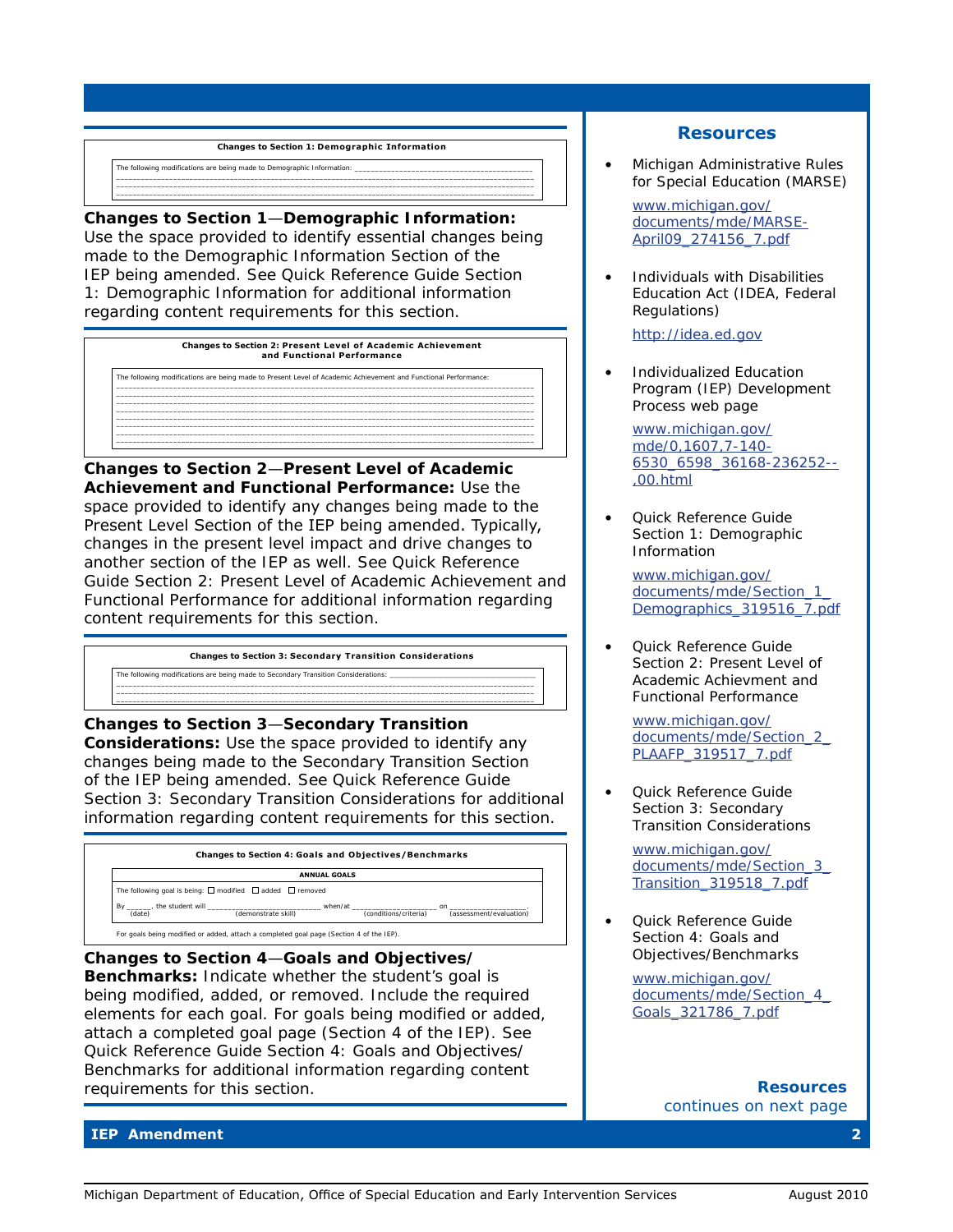![](_page_3_Figure_0.jpeg)

*Changes to Section 5*—*Supplementary Aids and*  **Services:** Indicate whether the student's supplementary aid/service is being modified, added, or removed. Then, document the change to each supplementary aid and service in the space provided. It is important to identify the time, frequency, or condition with sufficient detail and measurability to ensure understanding for consistent implementation. See *Quick Reference Guide Section 5: Supplementary Aids and Services* for additional information regarding content requirements for this section.

**Note:** The phrase "as needed" lacks sufficient detail and measurability. "As needed" will not meet compliance standards.

| Changes to Section 6: Assessment    |                                                                                                   |                       |  |  |  |
|-------------------------------------|---------------------------------------------------------------------------------------------------|-----------------------|--|--|--|
|                                     | The following modification is being made to participation in a state or district-wide assessment. |                       |  |  |  |
| <b>Assessment</b>                   | Rationale                                                                                         | <b>Accommodations</b> |  |  |  |
| □ State or District-wide Assessment | The state or district-wide assessment is not<br>appropriate because:                              |                       |  |  |  |
| <b>Alternate Assessment</b>         | The alternate assessment is appropriate because:                                                  |                       |  |  |  |
|                                     |                                                                                                   |                       |  |  |  |

*Changes to Section 6*—*Assessment:* Use the space provided to identify the changes being made to the Assessment Section of the concluded IEP. For any modifications being made to a student assessment, complete all sections, including the rationale for determining why the state or district-wide assessment is not appropriate, why the alternate assessment is appropriate, and the accommodations (if any) that are needed for each assessment. See *Quick Reference Guide Section 6: Assessment* for additional information regarding content requirements for this section.

*Changes to Section 7:* **Special Education Services and Programs**

*Changes to Section 7*—*Special Education Services and Programs:* When making changes to a service or program, it is important to identify the time, frequency, location, and duration with sufficient detail and measurability to ensure understanding for consistent implementation.

For all modifications being made in this section, see *Quick Reference Guide Section 7: Special Education Services and Programs* for additional information regarding content requirements for this section.

> *Changes to Section 7—Special Education Services and Programs continues on next page*

**IEP Amendment 3**

*• Quick Reference Guide Section 5: Supplementary Aids and Services* 

[www.michigan.gov/](www.michigan.gov/documents/mde/Section_5_AidsSvcs_321787_7.pdf)  [documents/mde/Section\\_5\\_](www.michigan.gov/documents/mde/Section_5_AidsSvcs_321787_7.pdf) [AidsSvcs\\_321787\\_7.pdf](www.michigan.gov/documents/mde/Section_5_AidsSvcs_321787_7.pdf)

*• Quick Reference Guide Section 6: Assessment* 

> [www.michigan.gov/](www.michigan.gov/documents/mde/Section_6_Assessment_321788_7.pdf)  [documents/mde/Section\\_6\\_](www.michigan.gov/documents/mde/Section_6_Assessment_321788_7.pdf) [Assessment\\_321788\\_7.pdf](www.michigan.gov/documents/mde/Section_6_Assessment_321788_7.pdf)

*• Quick Reference Guide Section 7: Special Education Services and Programs* 

[www.michigan.gov/](www.michigan.gov/documents/mde/Section_7_ProgsSvcs_321790_7.pdf)  [documents/mde/Section\\_7\\_](www.michigan.gov/documents/mde/Section_7_ProgsSvcs_321790_7.pdf) [ProgsSvcs\\_321790\\_7.pdf](www.michigan.gov/documents/mde/Section_7_ProgsSvcs_321790_7.pdf)

*• Quick Reference Guide Notice* 

> [www.michigan.gov/](www.michigan.gov/documents/mde/Notice_319515_7.pdf)  [documents/mde/](www.michigan.gov/documents/mde/Notice_319515_7.pdf)  [Notice\\_319515\\_7.pdf](www.michigan.gov/documents/mde/Notice_319515_7.pdf)